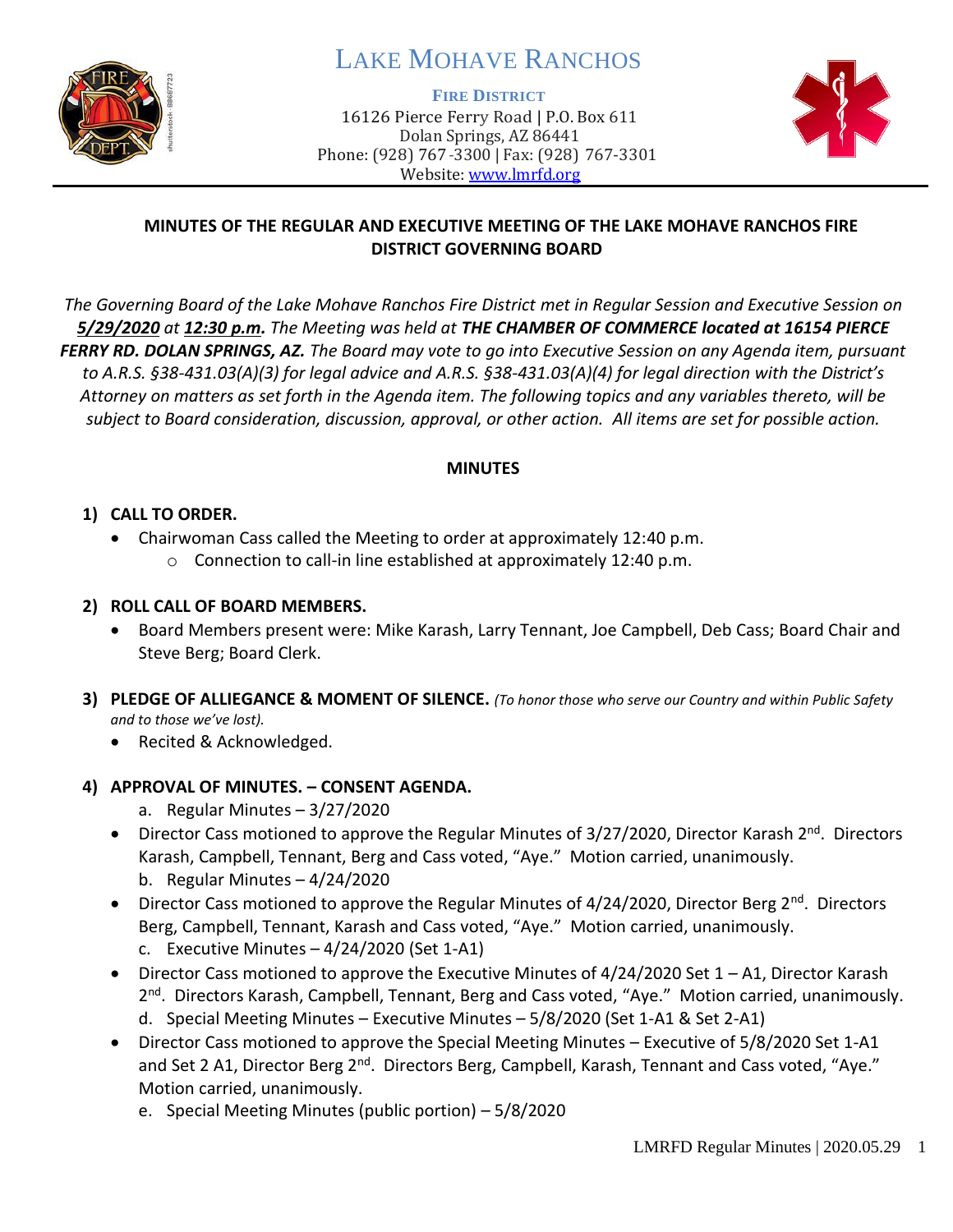• Director Cass motioned to approve the Special Meeting Minutes (public portion) of 5/8/2020, Director Campbell 2<sup>nd</sup>. Directors Campbell, Berg, Karash, Tennant and Cass voted, "Aye." Motion carried, unanimously.

# **5) REPORTS.**

- a. CHIEF'S REPORT. (The governing body may not propose, discuss, deliberate or take legal action on this matter unless the specific matter is *properly noticed for legal action. Therefore, action taken as a result of the Chief's report will be limited to directing staff to study the matter or scheduling the matter for further consideration and discussion at a later date. (A.R.S. 38-431.02.K.)*
- RUN REPORT:
	- o AMR TRANSPORTS: 0
	- o CHIEF CALL-OUT AFTER HOURS: 0
	- o EMS TRANSPORTS: 30
	- o REFUSALS: 11
	- o PUBLIC ASSISTS: 1
	- o FIRE CALLS: 10
	- o HWY 93 CALLS: 8
		- **TOTAL APRIL RUN REPORT: 60**
- MEADVIEW COVERAGE DAYS FOR APRIL: 15
- MEETINGS/CONFERENCES/TRAININGS:
	- o 4/14: Run-Review (via zoom)
- DISTRICT PROPERTIES: Nothing to report
- DISTRICT VEHICLES: DHS Inspection scheduled for May 20, 2020 on Ambulance-1190 (working with DHS and crews prior to inspection).
- PROJECTS IN THE WORKS:
	- o Grant research.
	- o Rate reduction inquiry (PSPRS).
	- o Rate Increase inquiry (DHS)
- OTHER:
	- o Continued Budget preparation with Karen and the Financial Clerk.
	- o Reviewing other new and prior material for completion.
	- $\circ$  Thank you Bobby Porzio for his 20+ yrs of dedicated service within the fire industry and community. He is hanging up his gear and traveling with his wife. We wish you the best and thank you for your service!

#### b. **FINANCIAL REPORT(S).**

*1.* Review and approval: April 2020 Financial Report(s). *(The financial report(s) are to be reviewed and approved by the Board).* (Administration)

April 2020 Financial Information as provided by Administration:

- Total Warrant Revenue (includes property taxes, FDAT, Interest, Misc.) \$59,143.62
- Total Ambulance Revenue: \$16,257.10; however, the HHS Cares Act credit went in and is being rejected by the bank as Board approved, which brings Ambulance Revenue to \$10,587.97.
- Total Monthly Revenue: \$75,400.72
- Total Monthly Expenditures: \$89,716.94
- Warrant Account Register Balance: \$610,801.99
- Payroll Account Register Balance: \$60,965.90
	- o Director Cass motioned to approve the April 2020 Financial Reports, Director Berg 2<sup>nd</sup>. Directors Berg, Karash, Campbell and Cass voted, "Aye." Director Tennant, "abstained." Motion carried, 4-1.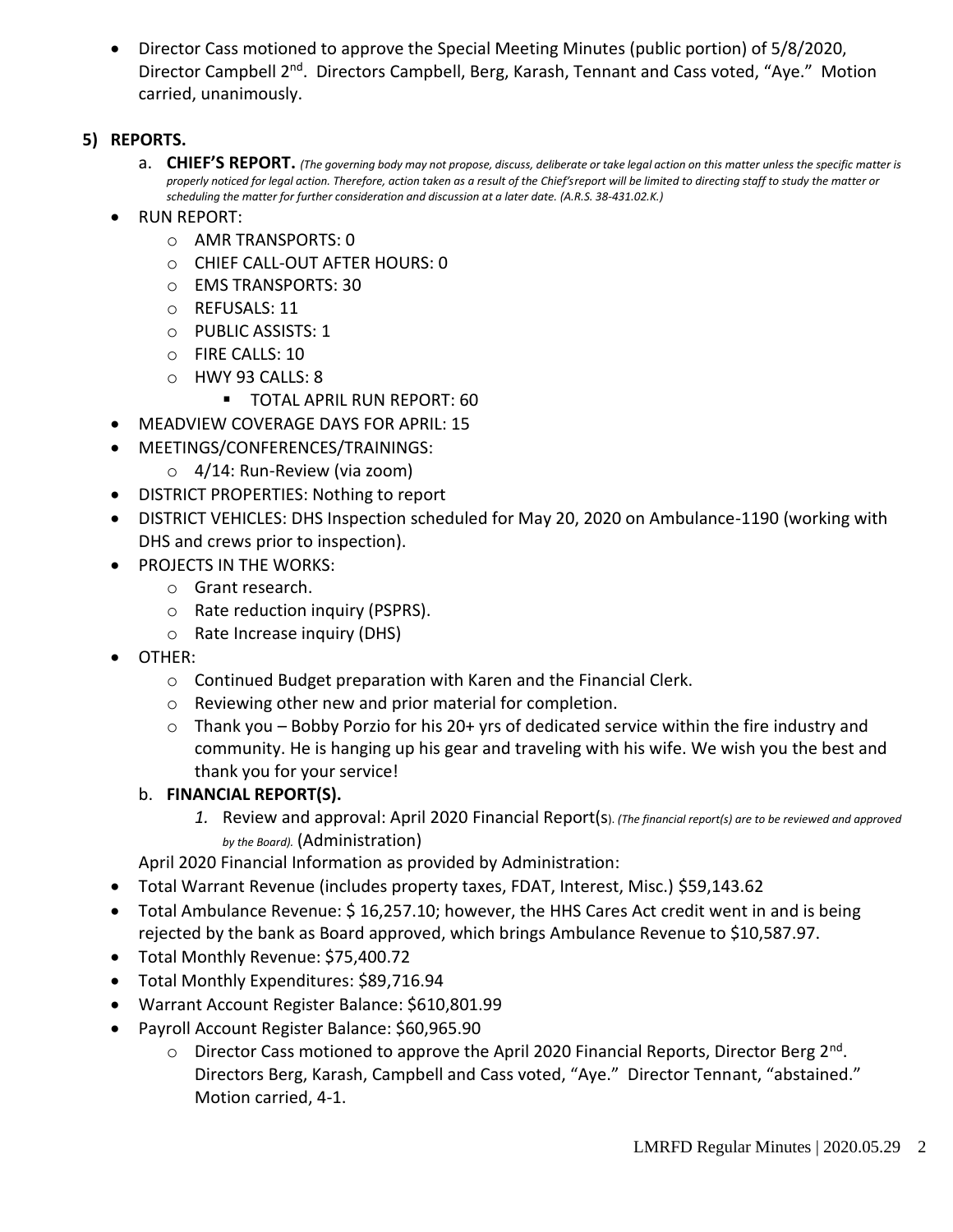# **6) EXECUTIVE SESSION.**

Board of Directors may vote to go into Executive Session pursuant to A.R.S. §38431.03(A)(3) for legal advice and A.R.S. §38-431.03(A)(4) for legal direction and A.R.S. §38-431.03(A)(1) for personnel matters for the following matters:

- 1. Discussion regarding: legal advice related to possible litigation arising from termination of ex-Fire Chief Bonnee. (Legal Counsel)
- 2. Discussion regarding: legal advice related to draft board position statement regarding ex-Fire Chief Bonnee. (Legal Counsel)
- 3. Discussion regarding: Personnel Matter re: Interim Fire Chief Stephen Winn re: Employment Contract. (Board)
	- Director Cass motioned to enter Executive Session for Items 6;1-3. Director Karash 2<sup>nd</sup>. Directors Karash, Tennant, Campbell, Berg and Cass voted, "Aye." Motion carried, unanimously.
	- Disconnection of call-in line performed at approximately 12:56 p.m.
	- Executive Session began at approximately 12:57 p.m.
	- Executive Session ended at approximately 1:40 p.m.
	- Chair Cass recessed for approximately 25 minutes.
	- Supervisor Bishop provided the Board Members information on Fire District's and Board of Supervisors.
	- Executive Session reconvened at approximately 2:05 p.m.
	- Executive Session ended at approximately 2:07 p.m.
	- Reconnection to call-in line established at approximately 2:10 p.m.
	- Regular Session reconvened at approximately 2:10 p.m.
	- Director Tennant had left the Meeting.

# **7) REGULAR BUSINESS.**

- a. Discussion and possible action regarding: related to legal matters arising from ex-Fire Chief Bonnee. (Board)
	- No Action.
- b. Discussion and possible action regarding: related to draft board position statement addressing termination of ex-Fire Chief Bonnee. (Board)
	- Director Berg read aloud the Board position statement.

#### **MEMO TO THE COMMUNITY**

May 29, 2020

As you are aware, the Governing Board of the Lake Mohave Ranchos Fire District voted 4-1 to terminate Fire Chief Bonnee for cause on May 8, 2020 at a specially-called meeting of the Fire Board.

This has raised many questions in the community, and the Board has the following response.

Chief Bonnee was not terminated for an alleged criminal incident that occurred on his personal time. The issue for the Fire Board was that the ex-Chief shared multiple completely inconsistent versions of what happened and why it happened with the investigating police agency, the community, and members of the Board, as well as agency staff. This dishonesty demonstrated that the Board could not rely on the Fire Chief to tell the truth. This was compounded by other additional prior proven instances of substantial omissions and misrepresentations by the ex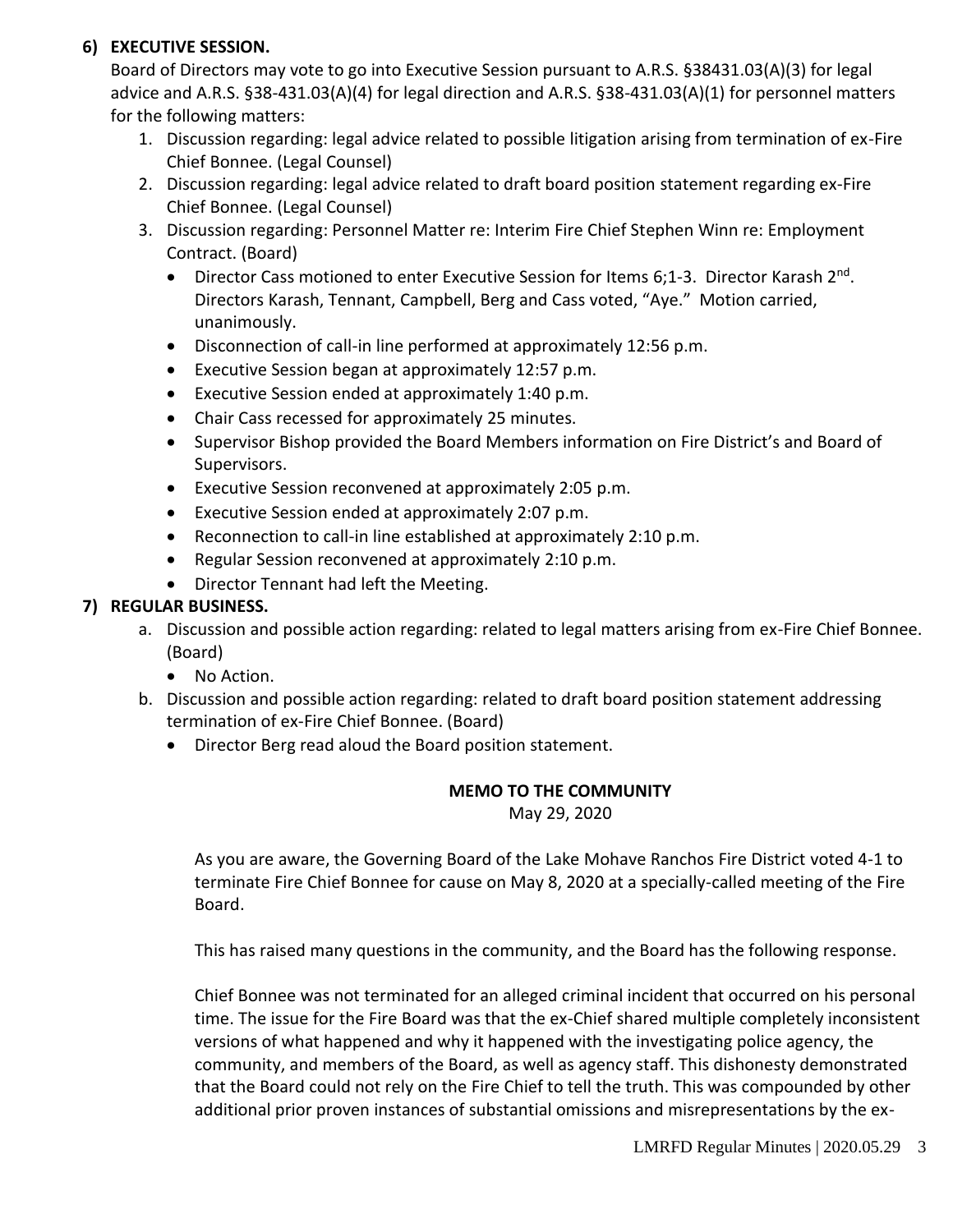Chief, including but not limited to the following:

Dishonesty: January 16th and 17th Leadership Class –the ex-Chief allegedly attended this class and sought to be paid for attending it; it later developed that in fact he had not attended the class. He was asked to provide evidence of attendance, but failed to provide evidence to the Board of actual attendance at same; he later admitted that he did not attend the class.

Dishonesty: Multiple Mohave County Fire Officers Meetings missed – despite statements by the ex-Chief alleging attendance at same. This was not only dishonest; it also meant that the ex-Chief was foregoing the opportunity to network with other fire professionals in the area and was leaving the agency at a loss regarding same.

Conduct unbecoming: the ex-Chief sought to create discord between members of the Fire Board and made what were perceived as threats and intimidation towards members of the Board and specifically to the Board Chair.

Therefore, the Board consulted its outside counsel on an emergency basis regarding the matter and took advice from its attorney. The Board acted based on the "termination for cause" section of the written contract signed by the ex-Chief when he was hired by the Board. The Fire Board has only one employee-the Fire Chief. The majority of the Fire Board acted based upon its authority under the contract that the ex-Chief signed. The Fire Board did not and cannot act as a "court of law". Whether or not the ex-Chief is prosecuted in the courts, the Fire Board has an independent obligation to the taxpayers and to the agency to determine whether the ex-Chief could continue in his role under these circumstances, and it determined that he could not.

As a result of the inquiry into the alleged criminal incident, it developed that the ex-Chief also made material misrepresentations and omissions during the hiring process regarding a particular material element of his personal circumstances. That matter was only revealed by him following the inquiry into the alleged criminal incident. The nondisclosure of material facts was known to the ex-Chief at the time of the hiring process and should have been disclosed by him to the Governing Board. The ex-Chief's failure to disclose the issue was a further demonstration of a material omission that added to the Board's concerns. Finally, the ex-Chief's alleged circumstances that he failed to disclose during the hiring process, once known to the agency, created an unreasonably high risk of potential liability to the agency.

The above is not intended to be an all-inclusive list; it is intended to demonstrate that whatever the narrative being offered by the ex-Chief in the community, the Fire Board had clear and convincing evidence of material omissions and misstatements of fact by the ex-Chief on multiple occasions and regarding multiple matters that are all part of the basis for his termination.

This is not to say that ex-Chief Bonnee did not make worthwhile improvements at the Fire District; the Board acknowledges that ex-Chief Bonnee reintroduced the Volunteer Program, which was and is positive for the District.

The Board is also aware that current and former staff may continue to contact ex-Chief Bonnee. The Fire Board notes that it is NOT the employer of staff and employees; the agency is under the direct supervision of the Interim Fire Chief. The Board is also aware that allegations have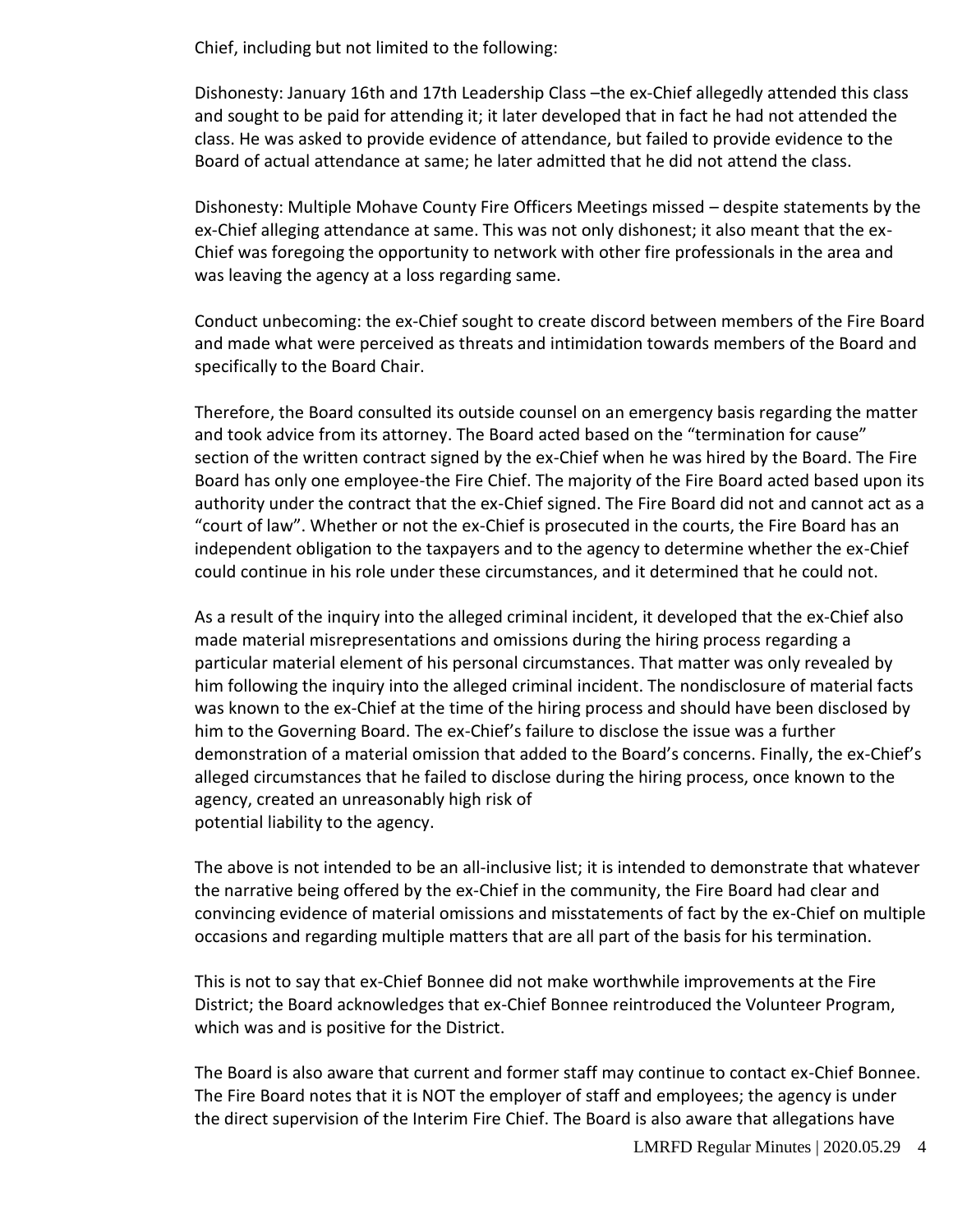been raised against the Interim Fire Chief; after an informal investigation, there appears to be no wrongdoing by the Interim Fire Chief, and he has the Board's full confidence.

The Fire Board did not act in haste, in an unjust manner, or without verification of the allegations of misconduct against the ex-Chief. The Fire Board is elected to act on behalf of the taxpayers and the agency and to do the best that it can on their behalf in difficult circumstances. Service as a Director on the Board is without payment of any kind, and we are all honored to serve the community by being on the Board. We want the community to know that when you are a Board Member it is no easy task, and the decision to fire the ex-Chief was not taken lightly.

We hope to continue to have the support of the community, the agency's staff, and the greater area and our partners in this community.

Thank you all for supporting your District!

Sincerely,

The Board Majority for the Lake Mohave Ranchos Fire District

- No Action.
- c. Discussion and possible action regarding: Stephen Winn re: Employment Contract and possible Oath of Office. (Board)
	- Director Cass motioned to approve the Employment Contract with Stephen Winn effective 5/29/2020, Director Berg 2<sup>nd</sup>. Directors Berg, Campbell, Karash and Cass voted, "Aye." Motion carried, unanimously.
- d. Discussion and possible action regarding: Review and update on fuel tank monthly rental and installation re: update and/or possible changes. (Cass)
	- Director Cass motioned to rescind the motion to purchase the fuel tank system and to check with the school system to use their fuel system. Director Karash 2<sup>nd</sup>. Directors Karash, Campbell, Berg and Cass voted, "Aye." Motion carried, unanimously.

#### e. Discussion and possible action regarding: 1992 Ford F-350 re: surplus of item. (Administration)

- Chief Winn stated this vehicle is in a state of disrepair and there has been an offer from the public. Chief Winn suggested listing the item for surplus, with closed bid options for bidders and highest bidder wins. Director Cass motioned to direct the Chief to surplus with minimum option days with starting closed bid of \$1,000.00. Director Campbell  $2<sup>nd</sup>$ . Directors Campbell, Berg, Karash and Cass voted, "Aye." Motion carried, unanimously.
- f. Discussion and possible action regarding: Unisource Electric Services re: possible storage container on District Property. (Administration)
	- Chief Winn explained that Unisource has a unit at Mt. Tipton and due to fear of being broke into they would like to move it to Station 41 location. Chief Winn explained it is approximately 20 ft long and 10-12 ft wide and contains materials, supplies, equipment for faster repair time to residents. Review of previous information regarding liability policy by Unisource was briefed over. Director Karash motioned to accept the Agreement with Unisource, Director Cass 2<sup>nd</sup>. Director Berg wanted to clarify Unisource would supply the Agreement including liability information. Director Karash amended his motion to accept the Agreement with Unisource and that Unisource provide the Agreement with liability policy. Director Cass 2<sup>nd</sup>. Directors Karash, Berg, Campbell and Cass voted, "Aye." Motion carried, unanimously.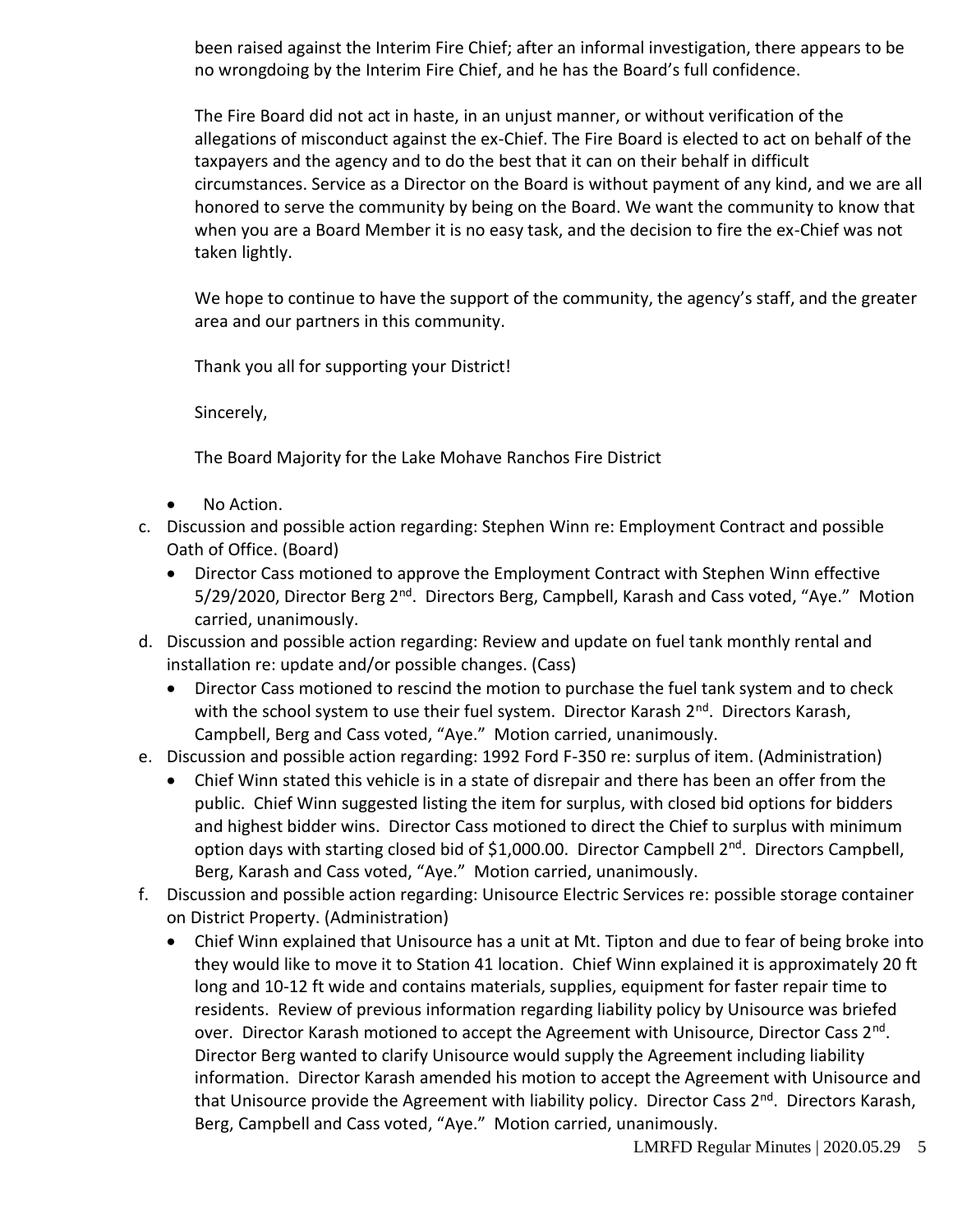- g. Discussion and possible action regarding: Authorize signatures for Securis Insurance Pool, Inc. (Worker's Compensation). (Administration)
	- Chief Winn explained Securis (noting the Worker's Compensation Pool selected a name) provided the Agreement that required authorization to sign. The Board ensued in discussion acknowledging they had previously been provided the information and approved the plan with a rate. Director Cass motioned to approve signature for Securis Insurance Pool, Incorporated. Director Karash 2<sup>nd</sup>. Directors Karash, Campbell, Berg and Cass voted, "Aye." Motion carried, unanimously.
- h. Discussion and possible action regarding: possible purchase of QuickBooks. (Administration)
	- Chief Winn explained the continual issues occurring with splitting the services and provided the solution of a new QuickBooks, noting it would take time to transfer the data and get set up. Director Cass motioned to direct staff to purchase QuickBooks and have it up and functional by  $7/1/2020$ . Director Campbell  $2<sup>nd</sup>$ . Directors Campbell, Karash, Berg and Cass voted, "Aye." Motion carried, unanimously.
- i. Discussion and possible action regarding: Approval of tentative Budget for Fiscal Year 2020/2021. (Administration)
	- The Board and Chief Winn reviewed the information. Chief Winn explained previously that there was pending information and that successfully came through. Chief Winn noted that all positions along with Meadview (approximately 15 days per month) will continue to operate and function. Chief Winn explained that full time suppression staff, upon an annual successful completion of performance review may receive a raise in addition. Chief Winn noted that there are allocated monies in Contingency and in addition a WACEMS Grant listed as well. Director Cass motioned to approve the Tentative Budget for Fiscal Year 2020/2021, Director Karash 2<sup>nd</sup>. Directors Karash, Campbell, Berg and Cass voted, "Aye." Motion carried, unanimously.
- j. Discussion and possible action regarding: Chamber of Commerce Dolan Springs, AZ re: Honorary Membership. (Administration)
	- Chief Winn stated the Ms. Rivera approached him, providing an application for the District to become an Honorary Member, at no charge. Director Cass motioned to approve the Honorary Membership with the Dolan Springs Chamber of Commerce and to have Chief Winn sign it, Director Campbell 2<sup>nd</sup>. Directors Campbell, Karash, Berg and Cass voted, "Aye." Motion carried, unanimously.
- k. Discussion and possible action regarding: Pincus Law Firm re: rate reduction request. (Administration)
	- Chief Winn stated that service was provided to a patient and they feel the billing was incorrect. Chief Winn explained that he and Karen reviewed the billing with the billing company as well. Director Cass wanted to know what the patient owed originally, noting the Law Firm wanted a reduced rate to \$500.00. Chief Winn stated there were multiple patients and they feel they were billed for double mileage; the patients are related and were transported together for this incident. Chief Winn stated the two patients were treated and placed in the ambulance for transport, and both received the charge for base rate and mileage. Director Berg explained his concern with possible discrimination against another double transported patient that may not have been offered this. Discussion ensued regarding charges and transports. A Member of the Public attempted to attend the Meeting and was asked to exit as it was not open to the public and that the public was provided a call-in line to attend. The Member of the Public, the Board Chair and Clerk exchanged words. The Member of the Public exited. Chief Winn stated standard practice is to charge the rate and mileage. Chief Winn inquired to Director Berg if he was worried about setting precedence. Director Berg confirmed that was his concern. Chief Winn stated the Board has the option to deny the rate reduction request or accept it, as this is a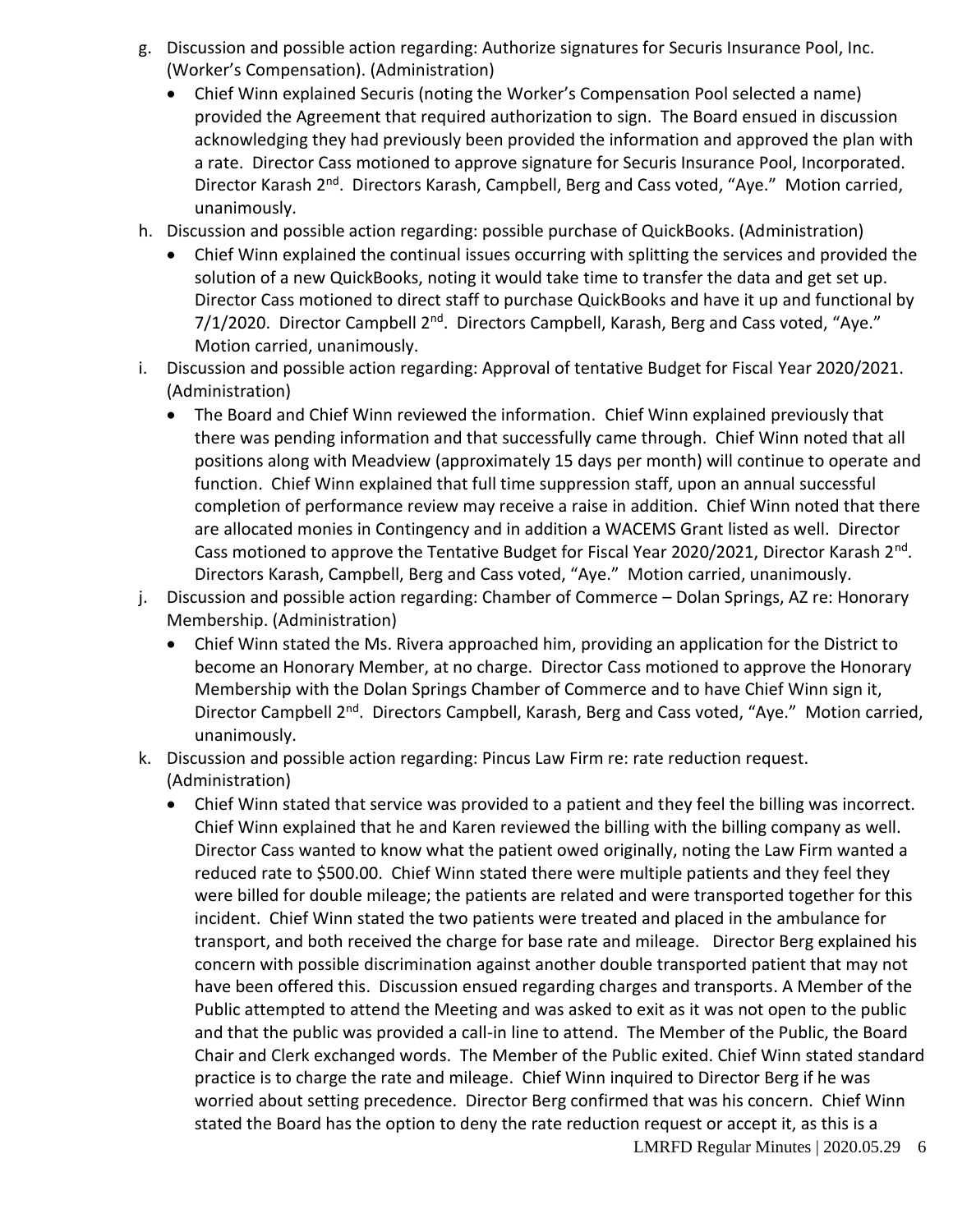special circumstance request and the billing company, nor staff can make this decision. Director Berg's concern was that other patients may not have access to an Attorney to negotiate as this patient does. Chief Winn explained the information from the Law Firm indicates a personal injury lawsuit (approximately \$30,000), not against LMRFD. Director Berg motioned to decline the \$500.00 offer from Pincus Law Firm, Director Cass 2<sup>nd</sup>. Directors Berg, Campbell, Karash and Cass voted, "Aye." Motion carried, unanimously.

- l. Discussion and possible action regarding: Reimbursement request for decontamination products/chemicals. (Administration)
	- Chief Winn stated that a Volunteer purchased decontamination products for the District, and she was seeking reimbursement for the costs. Director Cass asked if the product works. Chief Winn stated the product is only good for 8 hours once mixed and requires a significant amount of safety gear to be used. Director Berg asked about the circumstances to the purchase. Chief Winn stated he nor his staff authorized the purchase of it. Chief Winn stated he was informed after the fact. Director Karash asked the amount. Director Cass noted it is \$422.42. Director Karash motioned to send it back, Director Campbell 2<sup>nd</sup>. Director Cass inquired about amending the motion in regard to assistance and shipping. Chief Winn stated he can appeal to the company if the Board directs to assist with shipping product back. Director Karash rescinded his motion, Director Campbell rescinded his motion. Director Cass motioned to return the product back to the parties for return and for Chief to as assist in anyway he can to get some shipping fees off it. Director Berg 2<sup>nd</sup>. Directors Berg, Campbell, Karash and Cass voted, "Aye." Motion carried, unanimously.
- m. Discussion and possible action regarding: Base Hospital, Drug Enforcement Administration (DEA) and Arizona Department of Health Services (AZDHS) regulations & requirements re: Lake Mohave Ranchos Fire District and policy for same. (Cass)
	- The Board reviewed the requirements for drug boxes through AZDHS, DEA and the Base Hospital. Chief Winn noted that the protocols are in place for Paramedics and EMT'S through the Base Hospital. Chief Winn explained that a Paramedic can exchange all drugs whereas an EMT has limited exchange. Director Berg asked if there was an issue with an EMT trying to get drug boxes. Chief Winn explained LMRFD does not, but another agency had this issue which raised the inquiry, also stating that Dr. Merrill knows who is capable to practice and can pull the Base Hospital privileges. Chief Winn wanted clarification for the policy. Director Cass stated a policy stating what the Paramedics and EMT can do. Chief Winn explained the Base Hospital has had another District without any Paramedics and has previously pulled all their drug boxes and if the Base Hospital feels we aren't following their guidelines they have set in place they may do that. Chief Winn stated that essentially would turn the District into a BLS provider and the District would lose its CON. Chief Winn clarified due to LMRFD's uniqueness that in the past the Chief did not have to be a Paramedic and to AFDA's standards, the Base Hospital requires that LMRFD have a Paramedic in charge of replacing drug boxes, noting they'd like the Chief of LMRFD hold the responsibility of the drug boxes and be a Paramedic. Chief Winn reviewed other organizations are closer to the Base Hospital and have additional staff that does not require the Chief to be a Paramedic. Chief Winn stated from an operational standpoint having an Ambulance out of service to go replace a drug box due to a patient being air evacuated isn't conducive for LMRFD. Director Cass noted LMRFD is apples to oranges with other Districts with many things. Director Cass motioned to direct the Chief to direct Karen to write a policy based on our circumstances as a District for drug boxes protocols. Director Berg 2<sup>nd</sup>. Directors Berg, Karash, Campbell and Cass voted, "Aye." Motion carried, unanimously.
- n. Discussion and possible action regarding: Policy Manual re: Lake Mohave Ranchos Fire District. (Administration)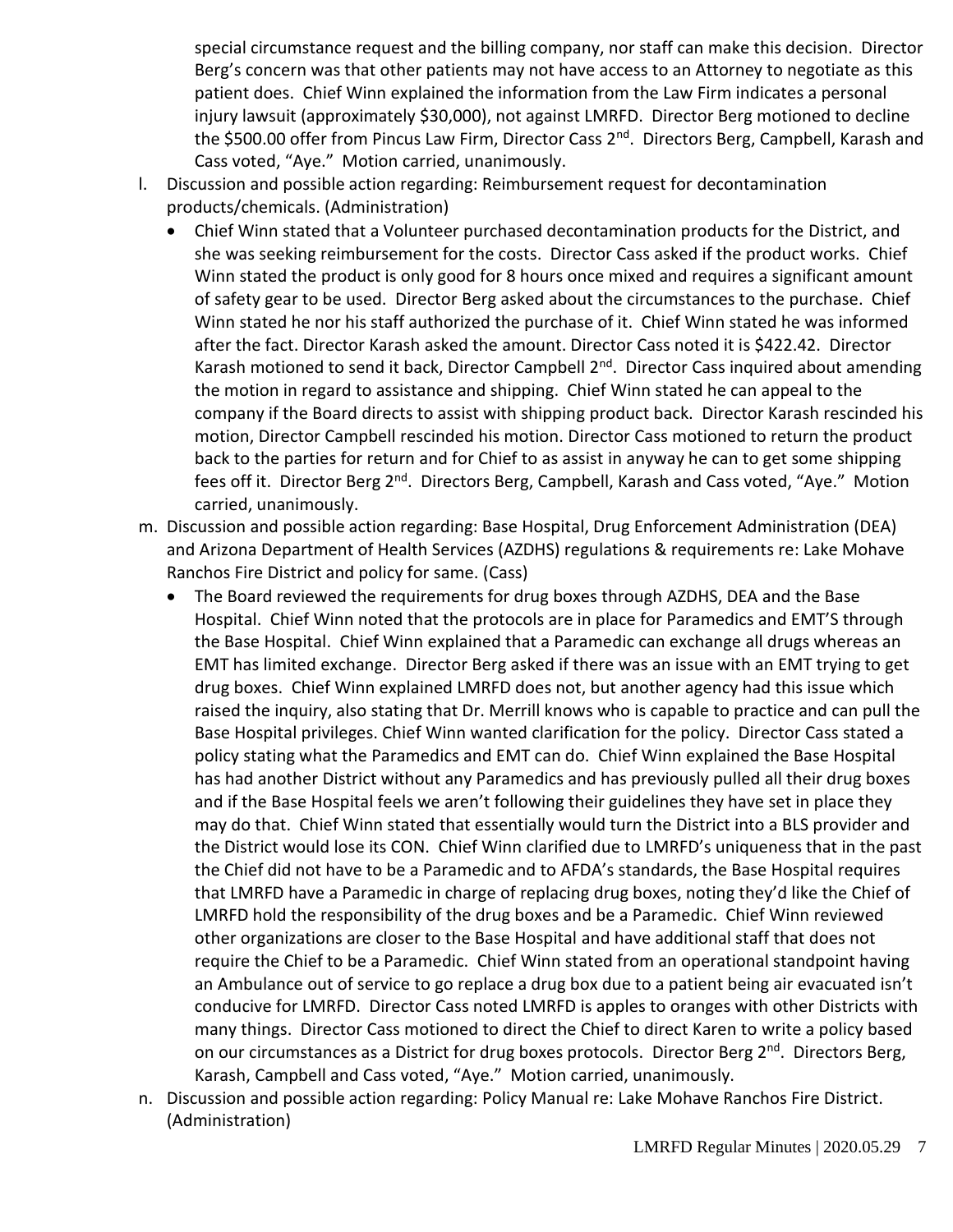- Chief Winn stated recommending a policy manual completed in full as there's various and outdated policies and trying to do policies here and there takes a lot of time and research and then bringing to the Board. Chief Winn explained that there's a company that will create the entire policy manual which will save time, comes with training for the manual and trainings for employees, noting it's easier at this point to have the company build it. Ms. Jackson stated she attended the meeting regarding this manual and that specific policies may not apply to this District, which can be removed, such as an 'Elevator Policy.' Staff recommended if the Board moved to authorize this, they would go through the manual and bring to the Board for final approval. Ms. Jackson noted the price is \$2,843.00 (includes a discount) and the policy is written by former Fire Chief's, are within NFPA compliance, AZ State laws included and updated automatically as they change; also stating this is an annual fee and if the Board desired not to renew next time the District would not be penalized. The Board ensued in discussion about the daunting tasks of creating policies and the time it requires. Ms. Jackson noted that locally (close to LMRFD) the Mohave County Sherriff's Department and Bullhead City Fire are participants with the company. Director Berg motioned to go ahead with this policy manual, and we can renew it next year if we decide to keep it or not, Director Campbell 2<sup>nd</sup>. Directors Berg, Campbell, Karash and Cass voted, "Aye." Motion carried, unanimously.
- o. Discussion and possible action regarding: Resolution 2020-005 re: Call of Election. (Administration)
	- Ms. Jackson read Resolution 2020-005 aloud as follows: Lake Mohave Ranchos Fire District Resolution # 2020-005 A FORMAL RESOLUTION OF THE GOVERNING BODY OF THE LAKE MOHAVE RANCHOS FIRE DISTRICT FOR CALL OF ELECTION WHEREAS, ARS 16-100 through 16- 1022 prescribes election law requirements pertinent to the filling of vacancies on Fire Boards of Fire Districts; and WHEREAS, two (2) vacancies on the Fire Board of the Lake Mohave Ranchos Fire District may occur in 2020 for a four year term; and WHEREAS, the election will be held on Tuesday, November 3, 2020; and WHEREAS, this election is non-partisan; and WHEREAS, the last day to register to vote in this election is October 5, 2020; and WHEREAS, it is the responsibility of said fire district to perform all acts and duties to comply with the aforementioned A.R.S.; and NOW THEREFORE BE IT RESOLVED, the Clerk of this Board and Administration are empowered to take such actions as are necessary to assure compliance with said A.R.S. as pertains to elections for the fire district. Director Cass motioned to accept Resolution 2020-005, Director Campbell 2<sup>nd</sup>. Directors Campbell, Karash, Berg and Cass voted, "Aye." Motion carried, unanimously.
- p. Discussion and possible action regarding: Lake Mohave Ranchos Fire District Local Public Safety and Retirement Pension Board re: appointment of members. (Cass)
	- Director Cass noted she was looking to fill the Local PSPRS Board seats. Director Cass asked Mrs. Kiffer (Member of the Public on the phone) if she'd like to be a member and she declined, Director Cass asked if Mr. Porzio (Member of the Public on the phone) would like to be a member and he declined. Chief Winn noted that Director Cass is Board Chair for the Local PSPRS Board and Director Cass appointed Steve Berg for one of the open seats and will look to fill the other public seat next time. Item does not require Board vote, Local PSPRS Board Chair appoints.

#### **8) CONSIDERATION OF FUTURE AGENDA ITEMS.**

- Specified tabled items will move to following month's Regular Meeting, unless noted otherwise and/or pending additional information.
- **9) NEXT REGULAR BOARD MEETING DATE & LOCATION.** (Subject to change, notice/announcement will be posted via District Website, if any changes occur).